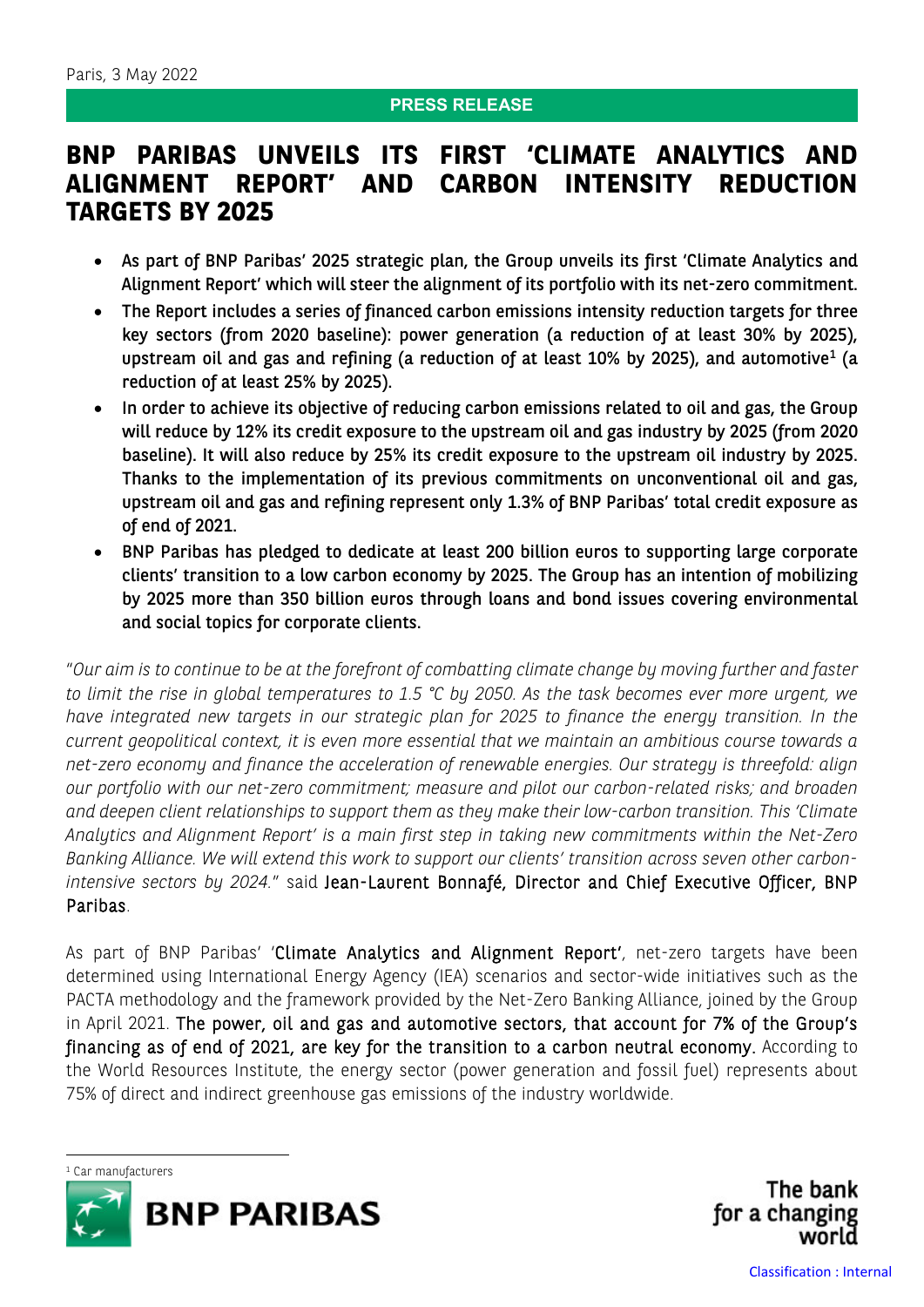Power generation

## 2025 carbon emissions intensity reduction target of its portfolio = at least -30% versus 2020

- BNP Paribas' portfolio alignment measurement of the power generation sector focuses on Scope 1 CO<sub>2</sub> emissions of power generation activity, as it is where most emissions take place.
- This 30% carbon emissions intensity reduction target versus 2020 goes well beyond the 2025 intensities derived from the IEA NZE 2050.
- The Group aims to significantly reduce the financing of  $CO<sub>2</sub>$  producing energy, in favour of financing the massive development in low carbon energy production. Its ambition is to reach less than 5% of coal in the portfolio capacity mix (from 10% as of end of 2020) by 2025 and more than 66% of renewable sources in the portfolio capacity mix (from 57% as of end of 2020), exceeding the 2025 ambition of NZE 2050 scenario.
- The Group has now committed to reach 30 billion euros of financing for renewable energy projects by 2025 (from 18.6 billion euros as of end of 2021).
- Within its Low-Carbon Transition Group, BNP Paribas has developed transversal expertise on transition technologies and notably Green Hydrogen.

## Upstream oil and gas and refining

2025 carbon emissions intensity reduction target of its portfolio = at least -10% versus 2020

- The alignment measurement of BNP Paribas oil and gas portfolio covers Scope 1, Scope 2 and Scope 3 emissions.
- In May 2021, BNP Paribas announced its ambition to reduce its credit exposure to the upstream oil and gas activities by 10% by 2025. The Group is strengthening this objective by setting two enhanced targets for its credit exposure to the sector: a 12% reduction of its credit exposure to the upstream oil and gas industry by 2025 versus 2020, and also a 25% reduction to the upstream oil industry by 2025 versus 2020. This commitment shows a higher level of ambition than the IEA NZE 2050 based scenario. Thanks to the implementation of its strong previous commitments on unconventional oil and gas, upstream oil and gas and refining represent 1.3% of BNP Paribas' total credit exposure as of end of 2021.
- The Group has decided to strengthen its unconventional oil and gas sectorial policy (dated 2017) for companies that do not have strong public commitment and transition strategies compatible with 1.5°C scenario. In 2022, the Group will no longer finance or invest in companies with more than 10% of their activities in tar sands and shale oil and gas. The Group will no longer finance any oil and gas projects and related infrastructure in the Arctic and in the Amazon regions.
	- o The Group is strengthening the definition of the Arctic Region to adopt the one of the Arctic Monitoring and Assessment Program (AMAP), which is the broadest. Norwegian operated areas are to be excluded from this definition since Norway has developed the most constraining environmental and operational laws, regulations and monitoring processes in the world.
	- o BNP Paribas will no longer finance or invest in companies deriving more than 10% of their activities from the Arctic Region.
	- o BNP Paribas will no longer finance or invest in companies producing out of oil and gas reserves in the Amazon as well as in the ones developing related infrastructures.



The bank for a changing world